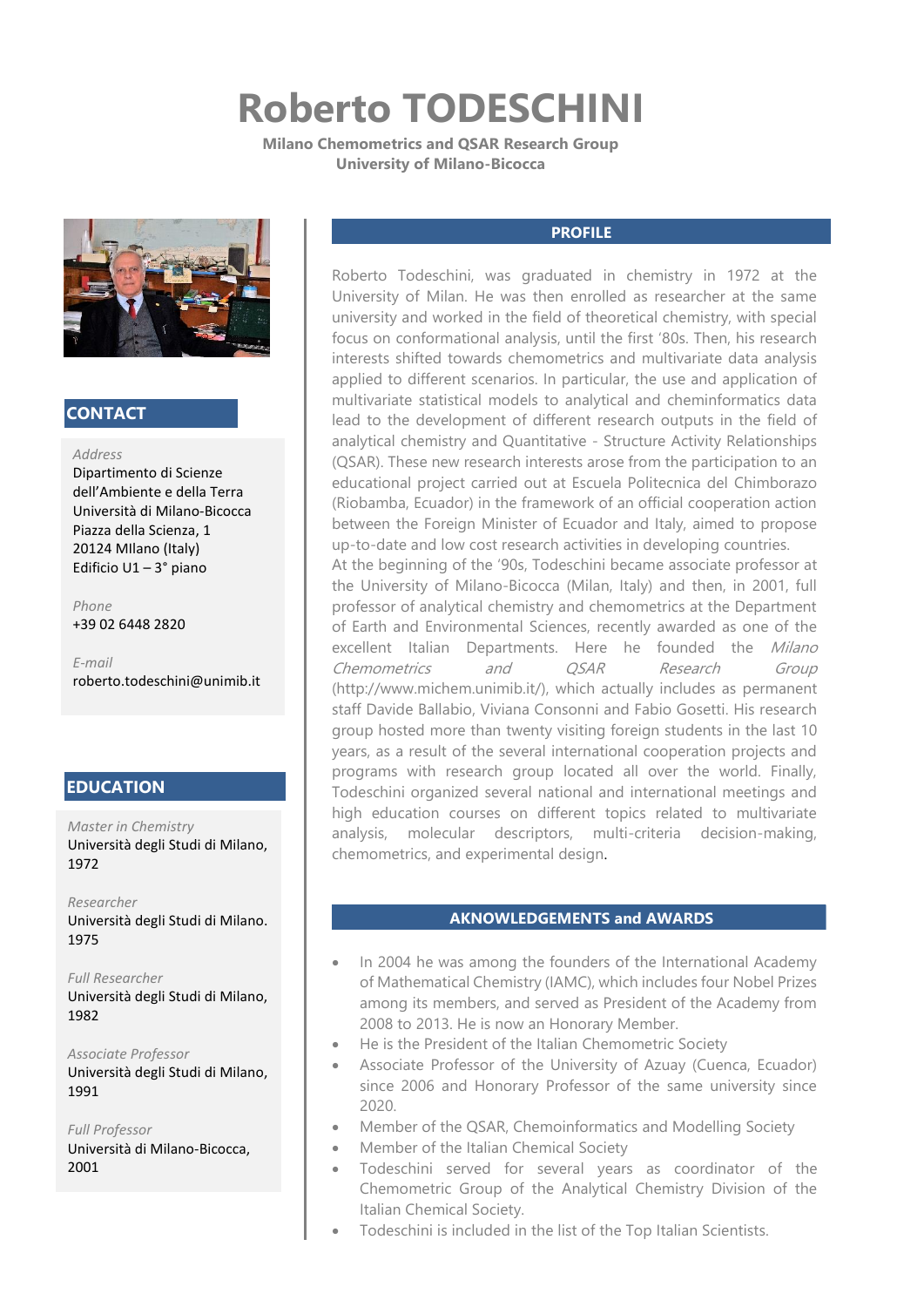# **EDITORIAL BOARDS**

- SAR and QSAR in Environmental Research
- International Journal of Chemical Modeling
- International Journal of Chemical Sciences
- Current Computer-Aided Drug Design
- MATCH
- Iranian Journal of Mathematical Chemistry

# **BIBLIOMETRIC INDICES**

Source: Google Scholar, February 2021

Citations: > 19500 h-index: 56 g-index: 139 i10: 155

- Todeschini has collaborations with several foreign universities and research centres, such as ETH (Zurich, Switzerland), University of Sheffield (UK), Universidad del Azuay (Cuenca, Ecuador), Universidad de Granada, Universidad de Burgos and Universidad de Valencia (Spain), Aix Marseille Universitè (France), Linnaeus University (Kalmar, Sweden), Vienna University of Technology (Austria), Joint Research Center (Ispra, Italy), EPA (USA).
- Todeschini held several invited and plenary lectures and, among these, the opening lecture at the 30° Congreso Argentino de Quimica, Buenos Aires (2014). He was also invited professor for a tour of conferences at some universities in Japan (Tokyo and Osaka, 2009), in Iran (Zanjan, Shiraz, Isfahan, 2008 and Shiraz, 2018), in Colombia (Bogotà and Pamplona, 2010) and several times at universities in Ecuador (Riobamba and Cuenca, 1983 - 2020).
- Todeschini is in the editorial boards of SAR & QSAR in Environmnetal Chemistry, MATCH Communications in Mathematical and in Computer Chemistry, International Journal of Chemical Modeling, Current Computer-Aided Drug Design, Iranian Journal of Mathematical Chemistry, Chemical Processes and Materials, International Journal of Molecular Sciences (section Molecular Informatics).
- The research of Todeschini and his group has been aknowledged (2 pages) in an Italian book on the history of chemistry in last century ("Bella e Potente: La chimica dagli inizi del Novecento ai giorni nostri" by Luigi Cerruti, Editori Riuniti/University Press, 2016), The research of Todeschini on molecular descriptors was presented as one of the relevant contributions to chemistry in the last century.
- He received the medal "Canneri" by the Division of Analytical Chemistry of the Italian Chemical Society in September 2019.
- He is in the list of 100000 best world scientists in all the fields. The list was published in September 2019 (Plos Biology) (https://www.laleggepertutti.it/301157\_ecco-chi-sono-gliscienziati-piu-importanti-del-mondo).

### **FUNDED PROJECTS**

Todeschini has acted as responsible of research unit in several national and European funded projects. In particular:

1) The SafeRubber project (Grant agreement no.: 2-243756 - Funded by the EU Call: SME-2008 - Univ. of Milano-Bicocca funded by: € 393120.00, Period: 2008-2011) has received EC funding under the FP7 framework to develop a new, safe, multifunctional accelerator curative molecule which can replace thiourea-based accelerators in the vulcanisation process. Thirteen partners (a mix of SME-AGs and research institutes) participated in the research project. In particular, the unit coordinated by Todeschini was responsible of one of the project work packages, devoted to the analysis and prediction of toxicological properties of accelerator curative molecules by means of computational tools.

2) The Environmental ChemOinformatic (ECO) Marie Curie Initial Training Network (Grant agreement no.: 238701 - Funded by the EU: Marie Curie ITN Call: FP7-PEOPLE-ITN-2008 – Univ. of Milano-Bicocca funded by: € 518332.00, Period: 2008-2012) was a collaborative action of seven institutions from five EU countries (Germany, The Netherlands, Spain, Sweden, Italy) with the primary objective to contribute to the education of environmental chemo-informaticians in both environmental sciences and computational in-silico methods.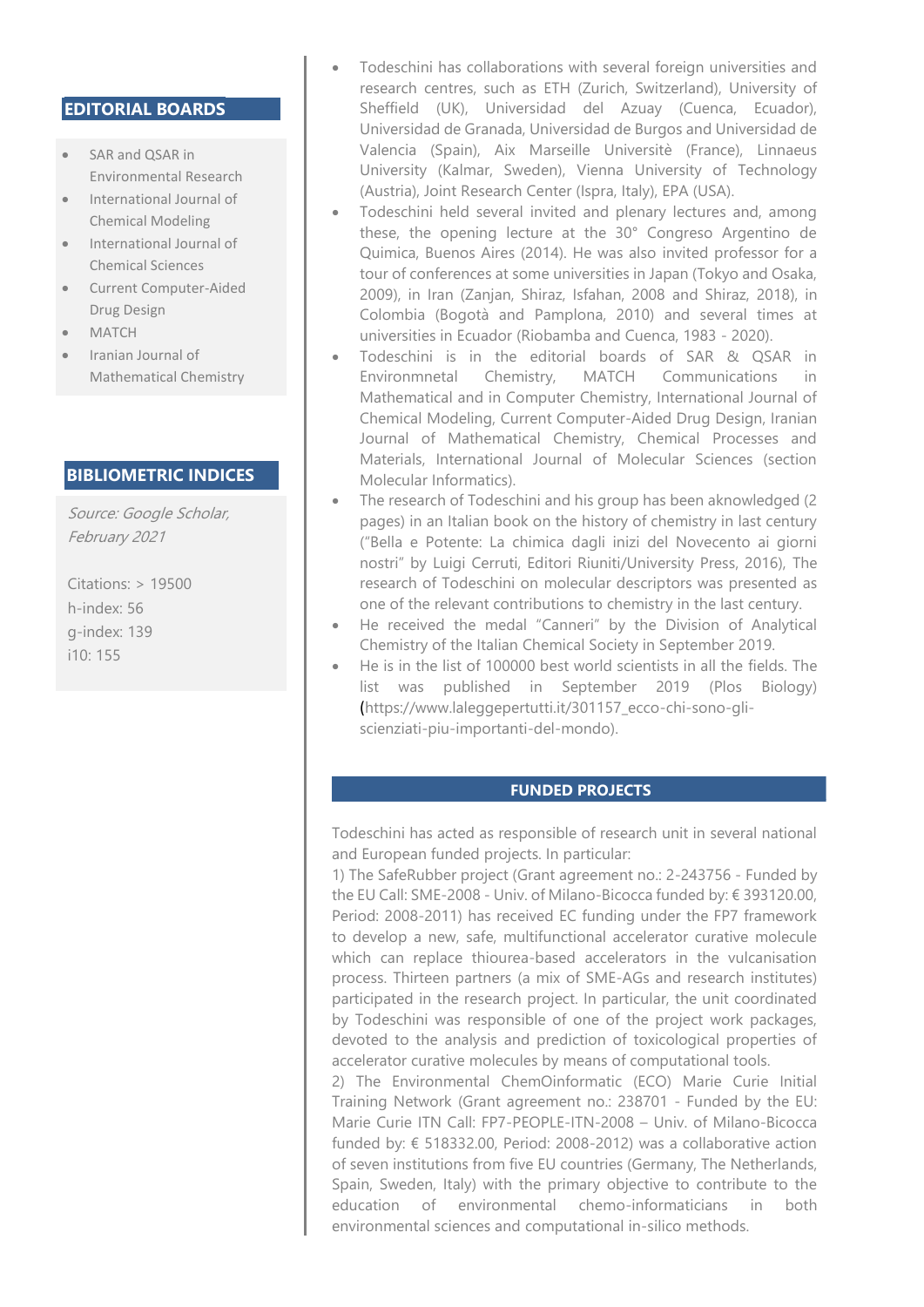3) The Virtual Institute for Chemometrics and Industrial Metrology (VICIM, Grant agreement no.: GTC1-2001-43030 - Period: 2001-2004) was a virtual organisation for the promotion of cost-effective chemical measurement practices by making use of modern chemometric approaches and procedures for adequate assessment of the quality of methods and measurement results. VICIM brought together experts from different European institutes with knowledge in a wide-range of chemometric and multivariate statistics competencies applied in the fields of pharmaceuticals industry, food & drink industry, petrochemical industry and environmental issues.

4) Finally, Todeschini was Principal Investigator and coordinated the PRIN project "Development of chemoinformatics tools for screening and identification of Persistent Bioaccumulable and Toxic (PBTs) compounds and Endocrine Disruptors (EDs) for REACH regulation." funded by MIUR (PRIN 2007, Univ. of Milano-Bicocca funded by € 55000.00) in the period from 2008 to 2009.

The total funding of the projects goes over 1 milliom of euro.

#### **INTERNATIONALIZATION**

Beside the European projects, Todeschini gave a contribution to the internationalization of his University giving courses on Design of Experiments and Chemometrics in Ecuador (several times) and Colombia (two times), a tour of invited conferences in Japan, Colombia and Iran. He co-signed the bilateral agreement with his University and the University of Riobamba (Ecuador). Several Visiting Professors, Postdoc researchers and PhD students participated to stages (from one month to one year) at his research group at the University of Milano-Bicocca from Spain, Argentina, Ecuador, Colombia, Iran, Germany, Holland, Denmark, Roumania, Belgium. Several of these stages gave origin to useful scientific collaborations with foreign research groups. Todeschini published more than 40 papers together with foreign researchers and participated to more than 150 congresses, several of them as invited speaker. Todeschini is the reference professor of the cosigned bilateral agreement (2019) between the University of Milano-Bicocca and the University of Azuay (Cuenca, Ecuador).

### **ACADEMIC RESPONSABILITIES**

Todeschini was the Coordinator of the Doctorate in Chemistry from 2011 to 2014 and was member of the PhD Board for the Doctorate in Chemistry since its constitution and for the Doctorate in Environmental, Geological and Chemical Sciences (2015 – 2018).

He was also in charge for several official commisions of the Department of Environmental and Heart Sciences.

### **TEACHING in ACADEMIC COURSES**

Since the end of '80 until today, Todeschini give the course of Chemometrics, before for the Master in Chemistry at the University of Milan and later for the Masters both in Chemical Sciences and Technologies and in Environmental Sciences at the University of Milano-Bicocca.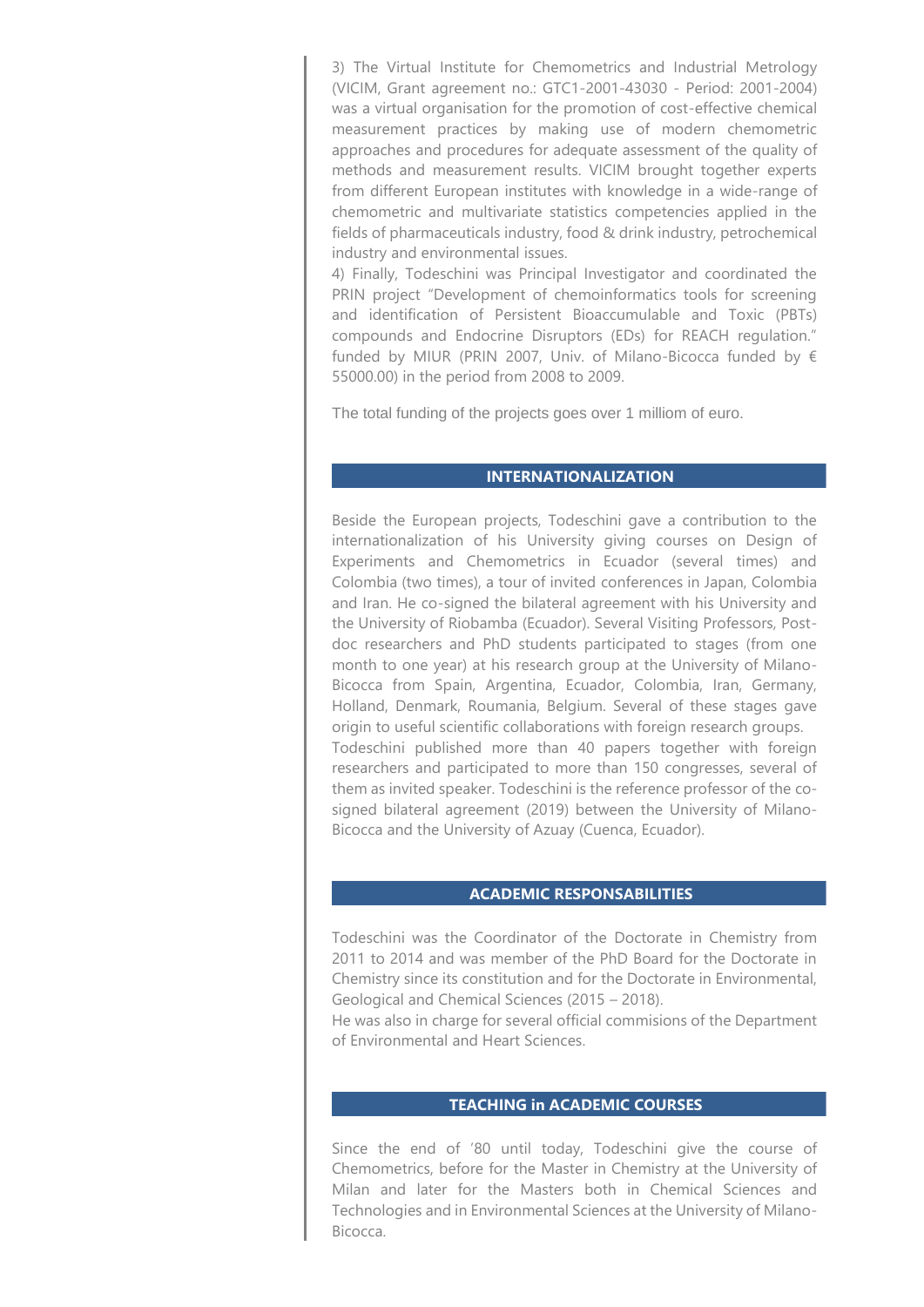In the first years of '90, Todeschini gave a course of Physical Chemistry for the Master in Biology at the University of Milan.

Since the first years of 2000, Todeschini teaches also Analytical Chemistry for both the bachelor levels in Chemical Sciences and Technologies and in Environmental Sciences and Technologies.

# **RESEARCH ACTIVITIES**

His main past and present research activities include chemometric approaches applied to analytical and cheminformatics scenarios, such as QSAR, molecular descriptors, multicriteria decision-making, software development, and proposals of multivariate methods for the analysis of analytical data. In particular, he has experienced the application of chemometrics to analytical, spectroscopical, ecotoxicological, toxicological, pharmaceutical, and environmental data.

In order to solve specific problems dealing with data arising from complex systems, Todeschini proposed different novel chemometric and cheminformatics approaches based on multivariate analysis and advanced statistical tools. An important part of his research has been dedicated to QSAR, i.e. Quantitative Structure-Activity Relationships, aimed to find relationships (i.e. models) relating the chemical structure, described by molecular descriptors, and biological activities or environmental/toxicological properties of the molecules. The several papers on the WHIM molecular descriptors received more than 1000 citations as well as those on the GETAWAY descriptors, with almost 700 citations. Moreover, Todeschini proposed several new multivariate methods and indicators, such as new classification methods (CAIMAN, N3 and BNN), ranking approaches and parameters/indices to detect multivariate correlation, evaluate model predictive ability, establish the applicability domain of multivariate models. In particular, the K multivariate correlation index was accepted as the exact measure of the correlation present in a multivariate data set.

Several researches were dedicated to study new distance and similarity measures, such as, for example, new binary similarity measures, a Housdorff-like distance between metabolites, a distance between Hasse matrices, a distance taking into accout a higher-order similarity, and a quasi-distance derived from the Mahalanobis distance. Moreover, in multicriteria decision-making, he proposed a detailed description of the Hasse diagrams, introduced weighting schemes in Hasse diagrams, and a flexible strategy to obtain a familty of Hasse diagrams and of total ordering by the Power-Weakness Ratio.

Several software toolbox (more than15) were developed and are free available at the website of his research group (https://michem.unimib.it/).

As a result of the research activities, he is author of more than 250 publications in international scientific peer-reviewed journals and author/co-author of the books:

- "The Data Analysis Handbook (I.E. Frank and R. Todeschini, Elsevier, 1994)
- "Handbook of Molecular Descriptors" (R. Todeschini and V. Consonni, Wiley-VCH, 2000), which is among the most cited scientific books, with more than 4600 citations (September 2020)
- "Molecular Descriptors for Chemoinformatics" (R. Todeschini and V. Consonni, Wiley-VCH, two volumes, 2009)